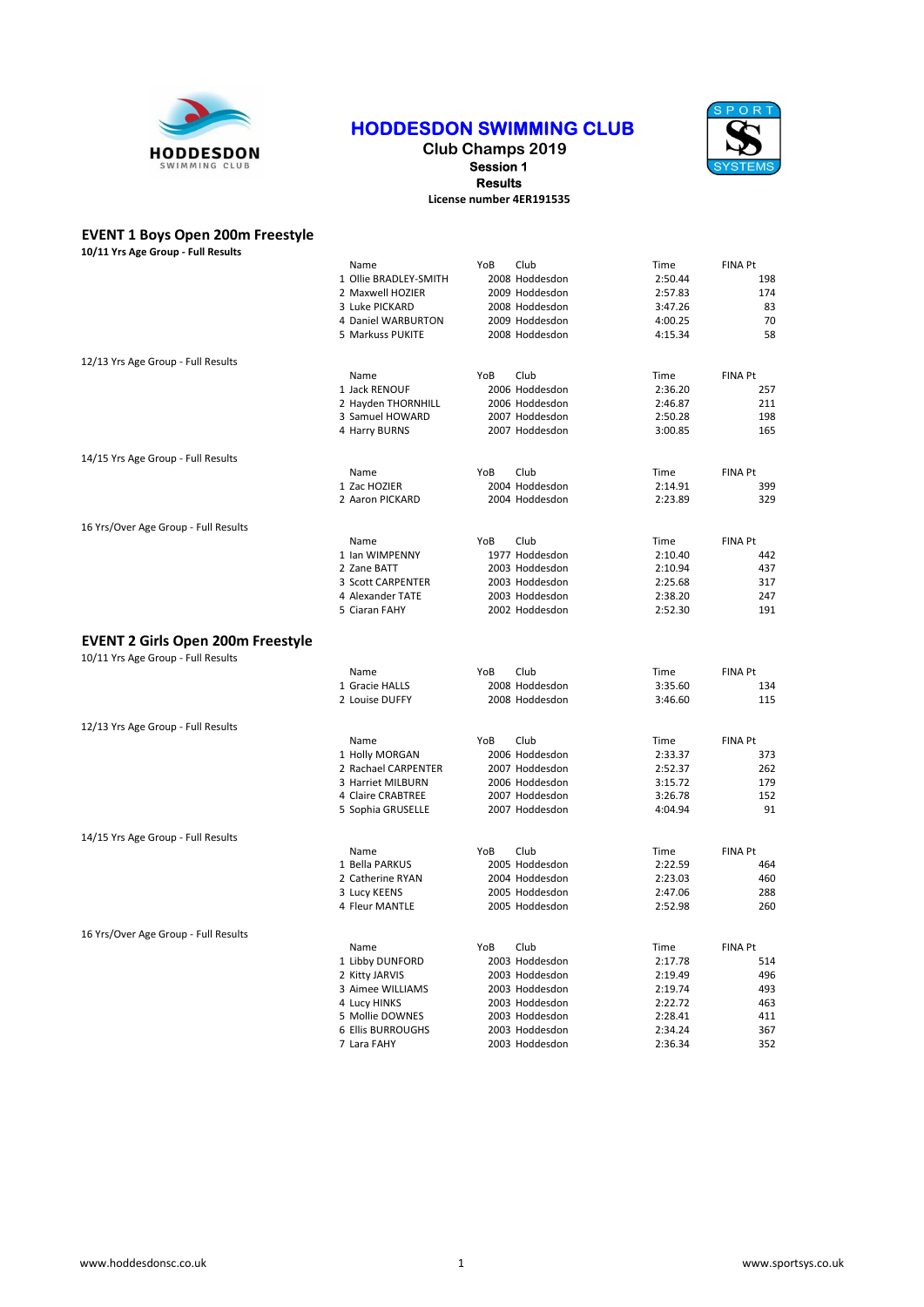#### EVENT 3 Boys Open 25m Butterfly

| 09 Yrs/Under Age Group - Full Results       |                                        |     |                                  |                    |                |
|---------------------------------------------|----------------------------------------|-----|----------------------------------|--------------------|----------------|
|                                             | Name                                   | YoB | Club                             | Time               | <b>FINA Pt</b> |
|                                             | Ryan WIMPENNY                          |     | 2010 Hoddesdon                   | DQ 8.3             |                |
| 10/11 Yrs Age Group - Full Results          |                                        |     |                                  |                    |                |
|                                             | Name                                   | YoB | Club                             | Time               | <b>FINA Pt</b> |
|                                             | 1 George REEVES                        |     | 2009 Hoddesdon                   | 20.16              |                |
|                                             | 2 Jack WEATHERLEY                      |     | 2009 Hoddesdon                   | 24.52              |                |
|                                             | 3 Alexander BOND<br>4 Daniel WARBURTON |     | 2009 Hoddesdon<br>2009 Hoddesdon | 25.78<br>28.72     |                |
|                                             | 5 George STORM                         |     | 2009 Hoddesdon                   | 30.22              |                |
|                                             |                                        |     |                                  |                    |                |
| <b>EVENT 4 Girls Open 25m Butterfly</b>     |                                        |     |                                  |                    |                |
| 09 Yrs/Under Age Group - Full Results       |                                        |     |                                  |                    |                |
|                                             | Name                                   | YoB | Club                             | Time               | <b>FINA Pt</b> |
|                                             | 1 Poppy SAUNDERS                       |     | 2010 Hoddesdon                   | 20.69              |                |
| 10/11 Yrs Age Group - Full Results          |                                        |     |                                  |                    |                |
|                                             | Name                                   | YoB | Club                             | Time               | <b>FINA Pt</b> |
|                                             | 1 Paige GOLDHAWK                       |     | 2009 Hoddesdon                   | 25.72              |                |
|                                             | Sophie RAMSDEN                         |     | 2009 Hoddesdon                   | DQ 8.4             |                |
| <b>EVENT 5 Boys Open 100m Breaststroke</b>  |                                        |     |                                  |                    |                |
| 10/11 Yrs Age Group - Full Results          |                                        |     |                                  |                    |                |
|                                             | Name                                   | YoB | Club                             | Time               | FINA Pt        |
|                                             | 1 Erik UPTAS                           |     | 2008 Hoddesdon                   | 1:46.00            | 144            |
|                                             | 2 Alfie WHITMAN                        |     | 2008 Hoddesdon                   | 1:46.43            | 142            |
|                                             | 3 Ollie BRADLEY-SMITH                  |     | 2008 Hoddesdon                   | 1:47.17            | 139            |
|                                             | 4 Jan MENSIK<br>5 Jensen CLAY          |     | 2009 Hoddesdon<br>2008 Hoddesdon | 1:58.26<br>2:07.13 | 103<br>83      |
|                                             | 6 Alexander BOND                       |     | 2009 Hoddesdon                   | 2:08.34            | 81             |
|                                             | Luke HOWARD                            |     | 2008 Hoddesdon                   | DQ 7.2             |                |
|                                             |                                        |     |                                  |                    |                |
| 12/13 Yrs Age Group - Full Results          | Name                                   | YoB | Club                             | Time               | <b>FINA Pt</b> |
|                                             | 1 Jack RENOUF                          |     | 2006 Hoddesdon                   | 1:26.74            | 263            |
|                                             | 2 Samuel HOWARD                        |     | 2007 Hoddesdon                   | 1:35.06            | 200            |
|                                             | 3 Hayden THORNHILL                     |     | 2006 Hoddesdon                   | 1:50.59            | 127            |
|                                             | 4 Koray ERDAL<br>Aler ERDAL            |     | 2007 Hoddesdon                   | 2:11.02            | 76             |
|                                             |                                        |     | 2007 Hoddesdon                   | DQ 7.6             |                |
| 14/15 Yrs Age Group - Full Results          |                                        |     |                                  |                    |                |
|                                             | Name                                   | YoB | Club                             | Time               | <b>FINA Pt</b> |
|                                             | 1 Aaron PICKARD                        |     | 2004 Hoddesdon                   | 1:26.13            | 269            |
| 16 Yrs/Over Age Group - Full Results        |                                        |     |                                  |                    |                |
|                                             | Name                                   | YoB | Club                             | Time               | <b>FINA Pt</b> |
|                                             | 1 Dominic MCCARTHY                     |     | 2002 Hoddesdon                   | 1:08.46            | 535            |
|                                             | 2 Scott CARPENTER                      |     | 2003 Hoddesdon                   | 1:18.99            | 348            |
|                                             | 3 Zane BATT<br>4 Alexander TATE        |     | 2003 Hoddesdon<br>2003 Hoddesdon | 1:19.57<br>1:28.97 | 341<br>244     |
|                                             |                                        |     |                                  |                    |                |
| <b>EVENT 6 Girls Open 100m Breaststroke</b> |                                        |     |                                  |                    |                |
| 10/11 Yrs Age Group - Full Results          |                                        |     |                                  |                    |                |
|                                             | Name                                   | YoB | Club                             | Time               | <b>FINA Pt</b> |
|                                             | 1 Gracie HALLS<br>Louise DUFFY         |     | 2008 Hoddesdon<br>2008 Hoddesdon | 2:07.19<br>DQ 7.6  | 117            |
|                                             |                                        |     |                                  |                    |                |
| 12/13 Yrs Age Group - Full Results          |                                        |     |                                  |                    |                |
|                                             | Name                                   | YoB | Club                             | Time               | FINA Pt        |
|                                             | 1 Holly MORGAN                         |     | 2006 Hoddesdon                   | 1:28.24            | 352            |
|                                             | 2 Molly HAGAN<br>3 Rachael CARPENTER   |     | 2006 Hoddesdon<br>2007 Hoddesdon | 1:29.35<br>1:39.72 | 339<br>244     |
|                                             | 4 Diara ZEQIRI                         |     | 2006 Hoddesdon                   | 1:52.05            | 172            |
|                                             | 5 Harriet MILBURN                      |     | 2006 Hoddesdon                   | 2:01.84            | 134            |
|                                             | 6 Gabrielle D'ABREU-WHIT               |     | 2006 Hoddesdon                   | 2:01.95            | 133            |
| 14/15 Yrs Age Group - Full Results          |                                        |     |                                  |                    |                |
|                                             | Name                                   | YoB | Club                             | Time               | <b>FINA Pt</b> |
|                                             | 1 Abi LARKMAN                          |     | 2004 Hoddesdon                   | 1:23.53            | 416            |
|                                             | 2 Izzy SHORT                           |     | 2005 Hoddesdon                   | 1:29.23            | 341            |
|                                             | 3 Bella PARKUS                         |     | 2005 Hoddesdon                   | 1:29.47            | 338            |
|                                             | 4 Fleur MANTLE                         |     | 2005 Hoddesdon                   | 1:42.66            | 224            |
| 16 Yrs/Over Age Group - Full Results        |                                        |     |                                  |                    |                |
|                                             | Name                                   | YoB | Club                             | Time               | FINA Pt        |
|                                             | 1 Kitty JARVIS                         |     | 2003 Hoddesdon                   | 1:21.03            | 455            |
|                                             | 2 Maggie WYPER<br>3 Lara FAHY          |     | 2003 Hoddesdon<br>2003 Hoddesdon | 1:21.28<br>1:43.03 | 451<br>221     |
|                                             |                                        |     |                                  |                    |                |